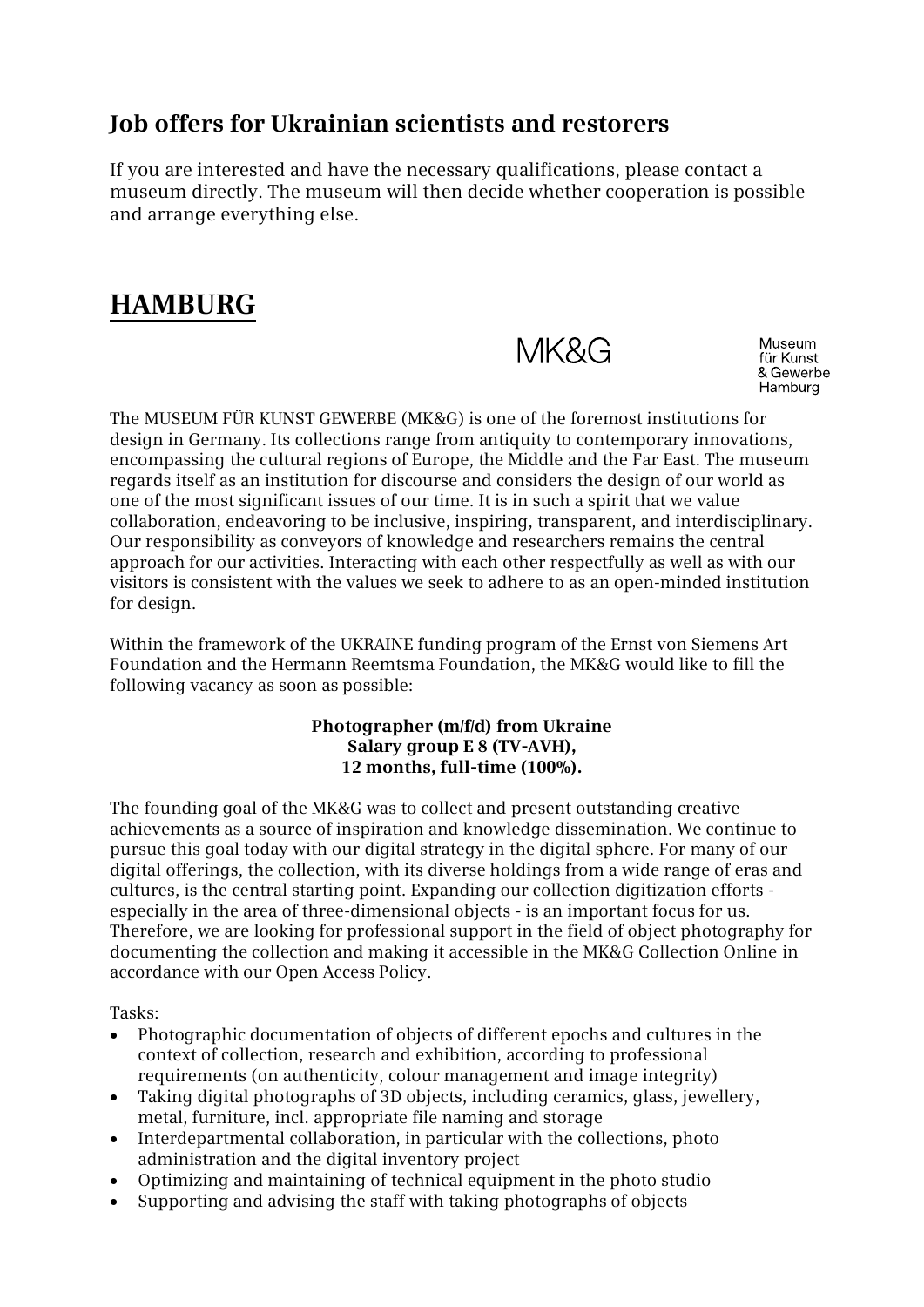- Digital photo editing
- Photographs are taken in the photo lab, exhibition spaces, workshops and depots. Equipment is to be transported to the shooting locations.

Your profile:

- Completed training in the field of photography, documentary photography (object or repro photography), media design, a comparable qualification or relevant skills and experience related to the area of responsibility
- Experience especially in the field of three-dimensional object photography
- Professional experience in the field of (analogue and) digital photography and studio photography
- Profound knowledge and experience in the use of Photoshop; profound knowledge of electronic image processing
- In-depth knowledge of MS-Office and working with databases
- Desirable: knowledge of museum data management (formats, image and metadata standards)
- Interest in current developments and standards in the field of digital image production
- Very good written and oral skills in English, knowledge of German is an advantage
- Commitment, flexibility and a desire to learn new things
- Advantageous: professional experience in a comparable position, in the field of art and culture; experience with DAM (digital asset management)
- Affinity and sensitivity in dealing with art and cultural assets

We offer:

- Remuneration and company pension plan according to the collective agreement of the Arbeitsrechtliche Vereinigung Hamburg e. V. (TV-AVH)
- A special workplace with socially relevant topics in the centre of the city
- A dynamic, versatile and collegial team
- Flexible working hours and subsidy for the HVV-Profi ticket (public transportation)

The MK&G pursues the objective of reflecting the diversity of society among its staff and is actively committed to equal opportunities, diversity, and the compatibility of professional, family and private life. The MK&G welcomes applications from people with diverse backgrounds, regardless of their ethnic, cultural and social background, age, religion, and sexual or gender identity. Applications from people with severe disabilities or similar, as set out in the SGB IX Act, are welcomed and will be given priority if equally suitable (the place of work is disabled accessible only to a certain extent).

Please do not hesitate to contact us if you have any questions: Tulga Beyerle, Director Phone +49 40 428134-100 or direktion@mkg-hamburg.de

We look forward to receiving your application!

Any interview costs cannot be covered.

Please send your complete application documents by email only to bewerbung@mkghamburg.de by 26 June 2022. Please save all attached documents in a single PDF document and note that the attachment file size should not exceed 3.5 MB (1 attachment).

You can find out more about the processing of your data as part of the application process at www.mkg-hamburg.de/datenschutz.html.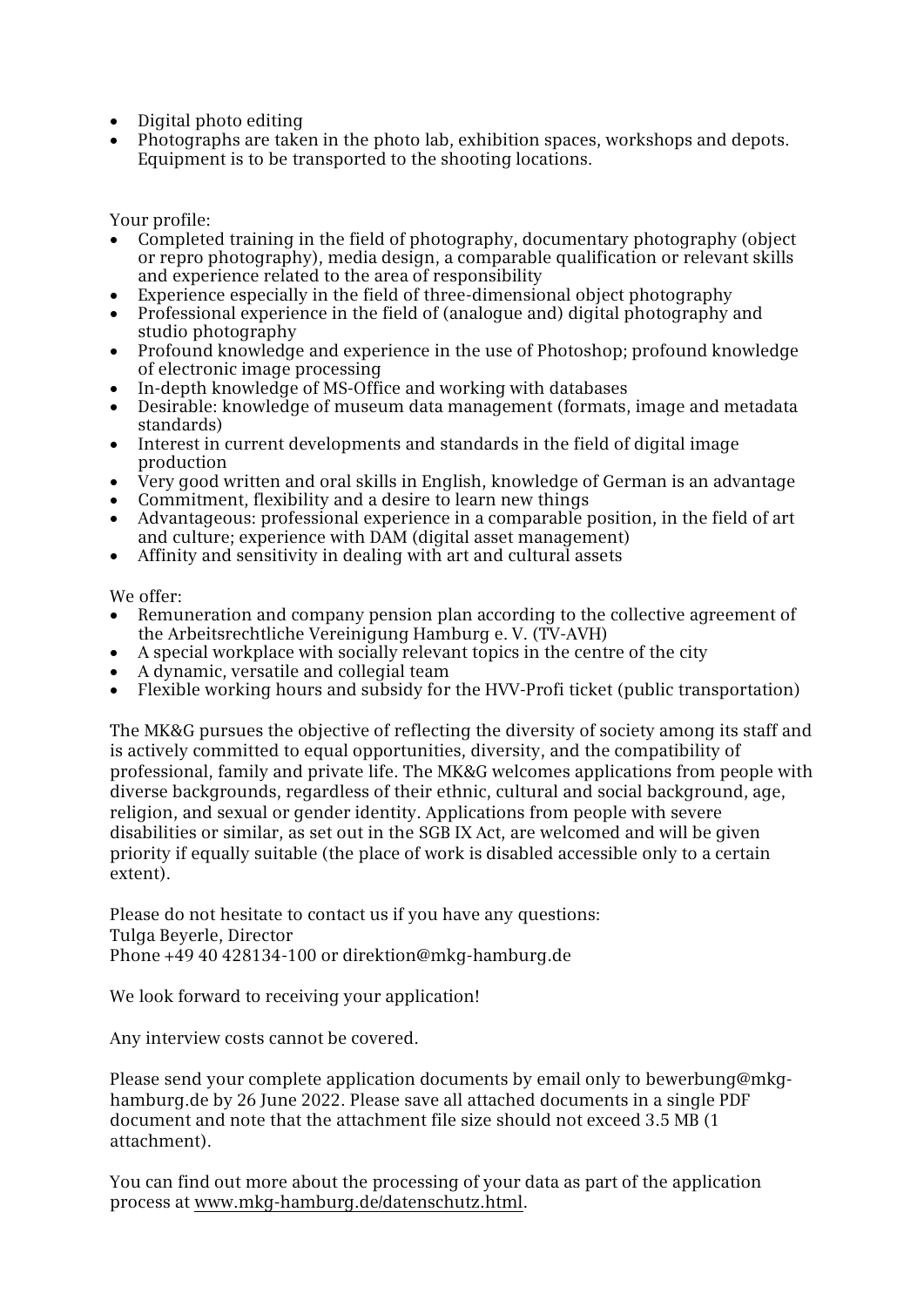## **KAMENZ**

The **MUSEUM DER WESTLAUSITZ** is looking for support for the project **"**Künstler der Oberlausitz" (Artists of Upper Lusatia).

The Museum of West Lusatia is a multi-disciplinary museum under the auspices of the district of Bautzen. As a regional museum, it houses collections on archaeology, art & cultural history, geology & palaeontology and zoology & botany. Each of the three departments is supervised by a scientist, with two other colleagues working in education. The area of art is assigned to the department of Archaeology & Cultural History, whose research focus lies in prehistory and early history due to the collection weighting.

With the project " Künstler der Oberlausitz", the museum would like to support **the integration of a Ukrainian art historian** and, with the help of his/her expertise, direct the focus of the content more strongly to the **area of contemporary regional art**. The project is deliberately structured in two parts and includes **curating an exhibition** in addition to **working on an area of the art collection**, so that communicationintensive work content can alternate with academic work on a daily basis. In addition, **German language courses** will be offered in an attempt to break down the language barriers as quickly as possible. On the museum side, the project is therefore supported not only by the head of the department but also by the department's museologist/museum educator, who is in charge of the cultural-historical collection area and organises the annual art exhibition. The project is designed to last a **maximum of one year**.

### **The two-part project**

#### **Processing the Art Collection of the Bautzen District**

The small art collection of the Museum der Westlausitz comprises works by regional artists of the 20th century and has experienced considerable growth in 2021 with the takeover of the art collection of the district of Bautzen. The approx. 500 works by visual artists from Upper Lusatia could not be processed so far for capacity reasons and could only be partially secured.

The art collection of the district of Bautzen comprises two focal points:

- 1. works of socialist realism, which were exhibited in the GDR period in the various properties of the former districts, such as administrative and school buildings as well as cultural and medical centres.
- 2. contemporary works of visual art from the region, which have been acquired in the last 35 years through purchases, donations, takeovers after exhibitions or award ceremonies of the district or the former old districts.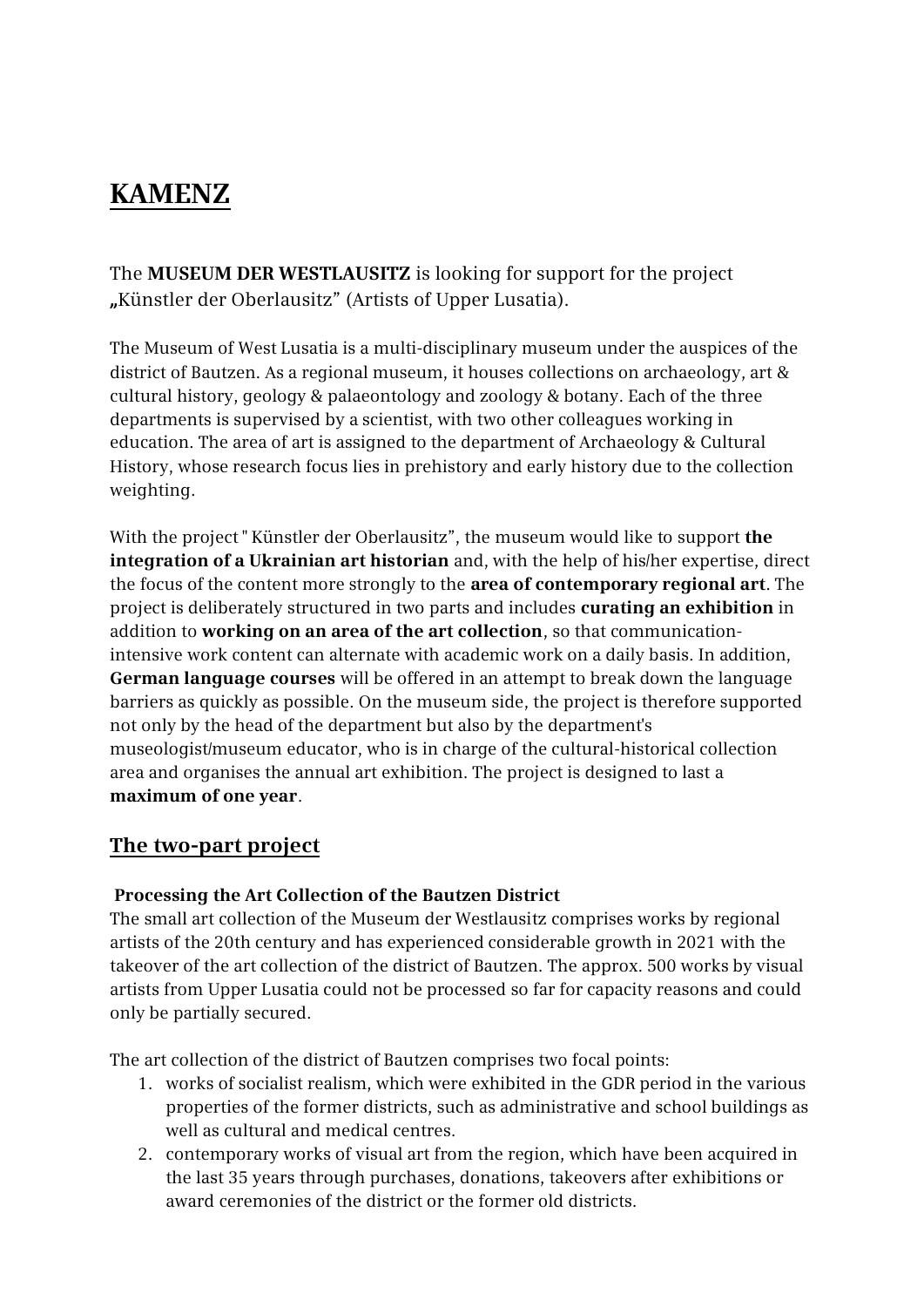The art collection of the Bautzen district includes works by important regional artists such as Sophie Natuschke, Rudolf Harmetz, Max Walter Ulbrich, Rolf Werstler, Jürgen Haufe, Iris Brankatschk, Gottfried Zawadski, Fritz Tröger, Georg Baselitz, Almut Zielonka, Dietmar Wappler and Jan Buck. Some of the works have already been handed over to the museum, but they are interspersed with art prints and handicrafts that were probably originally intended as furnishings for the office buildings of the district administration and must be separated from the works of art to be secured in a first step. The other part of the art collection is still in the corridors and offices of the various properties of the district and needs to be identified and secured there before it can be processed. As part of the project, the works are to be inventoried, art-historically processed, digitised, recorded in the collection database and entered into museumdigital. After processing, they will be made available to the general public through exhibitions and publications.

#### **Anniversary exhibition Gottfried Zawadski**

Under the heading "Artists from the Region", the museum has presented its own art exhibition every year since 2000, offering regional artists and artist communities a podium. The exhibition is flanked by a catalogue and an extensive accompanying programme. In 2022, the museum wants to break new ground and is planning an exhibition on Gottfried Zawadski's life's work on the occasion of his 100th birthday (1922-2016). Gottfried Zawadski is one of the most important contemporary artists of Upper Lusatia. After the Second World War, he succeeded in continuing his studies at the Dresden College of Fine Arts and quickly integrated himself into the growing art scene in Saxony. As a freelance artist he concentrated on mural painting and graphic art after his studies. In GDR times, he made a name for himself primarily through the design of about 500 stained-glass windows, murals and concrete stained-glass pictures at home and abroad. After 1989 he devoted himself passionately to painting, initiated exhibitions and became chairman of the newly founded Westlausitzer Kunstverein. Particularly in this second half of his creative life, he became increasingly involved as a mentor for pupils and students, but also for art teachers and those interested in art. Restlessly, he succeeded in maintaining his creative energy into old age and in giving his work new twists again and again.

His partner in the development of the anniversary exhibition is his son Thomas, who looks after his father's artistic estate. The aim of the concept is to depict the multifaceted work of this unique artist in his most important creative phases. However, the estate under Thomas Zawadski's care covers only a part of the artist's various creative periods. Some works are part of the art collection of the district of Bautzen. Numerous works are now in various Saxon museums and in private hands. Filling the gaps in the works requires intensive research, which the museum alone could only fill to a small extent. The staging of Gottfried Zawadski's creative development also calls for a more intensive curatorial commitment than the other presentations of works in the annual art exhibitions, a challenge that the museum would like to take up.

#### **Contact:**

Friederike Koch-Heinrichs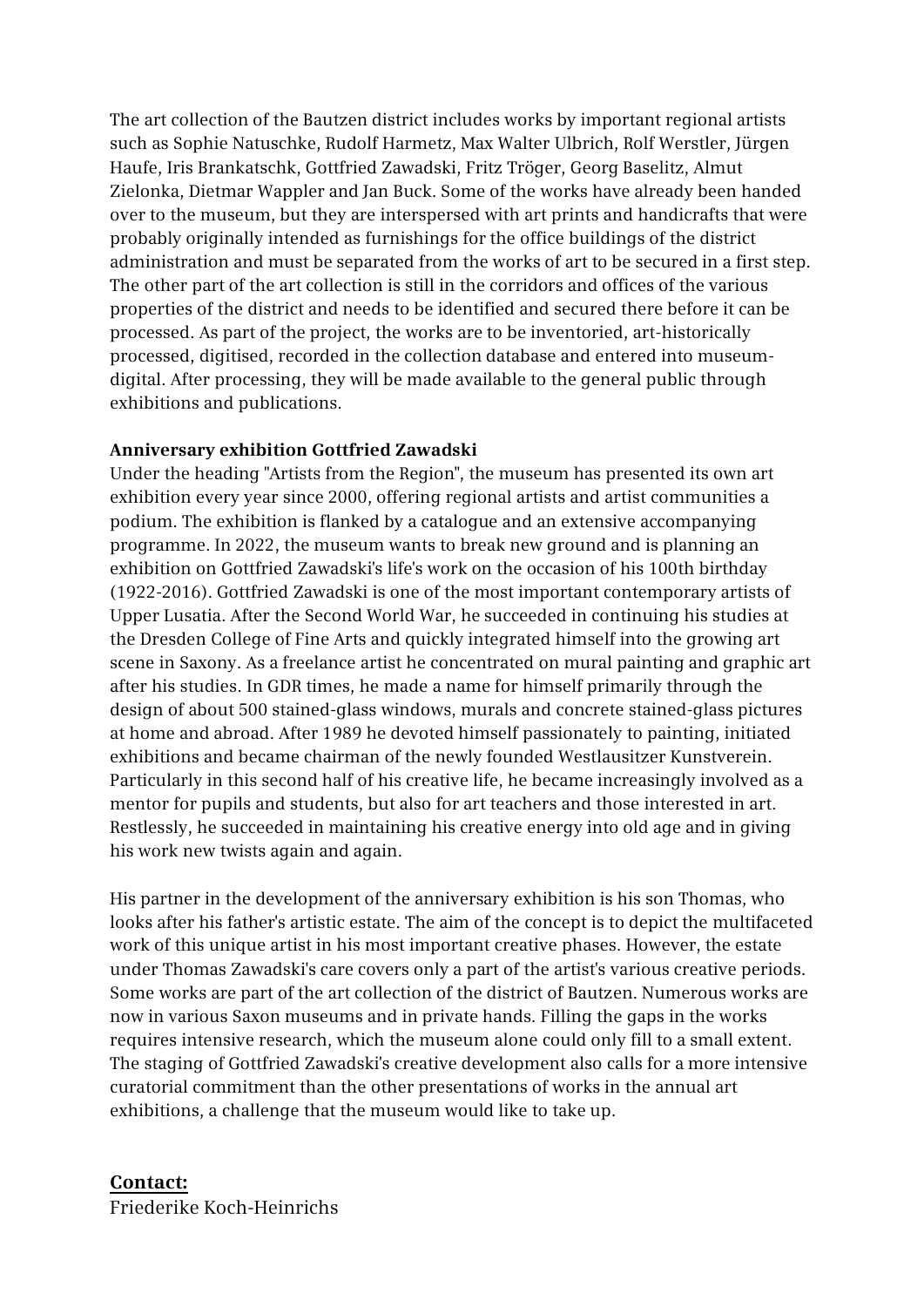Museum Management & Head of Archaeology Department E-Mail: [friederike.koch@museum-westlausitz.de](mailto:friederike.koch@museum-westlausitz.de)

Website: [www.museum-westlausitz.de](http://www.museum-westlausitz.de/)

# **KARLSRUHE**

**Badisches** Landes Schloss Karlsruhe Niuseum

The **Badische Landesmuseum (BLM),** with its headquarters in Karlsruhe Palace and its eight branches and branch museums, is one of the most successful museums in Baden-Württemberg, attracting around 300,000 visitors a year. In addition to its important collections of cultural history, it is known for its major special exhibitions.

The Badisches Landesmuseum, in cooperation with the Römisch-Germanisches Zentralmuseum Mainz and funded by the Kulturstiftung der Länder, is carrying out the conservation and restoration of a 1.20 m high, high-quality antique vase (c. 350 BC).

For this purpose, a temporary position is available from 01.07.2022 for a period of 9 months.

### **Object restorer (m/f/d)**

is sought.

The scope of employment is 100%, remuneration is according to EG 11 TV-L. In principle, the position can also be shared. If you are interested in part-time work, please indicate the desired scope of employment in your application. Mobile work is also possible to a lesser extent by prior arrangement.

The focal points of your work are: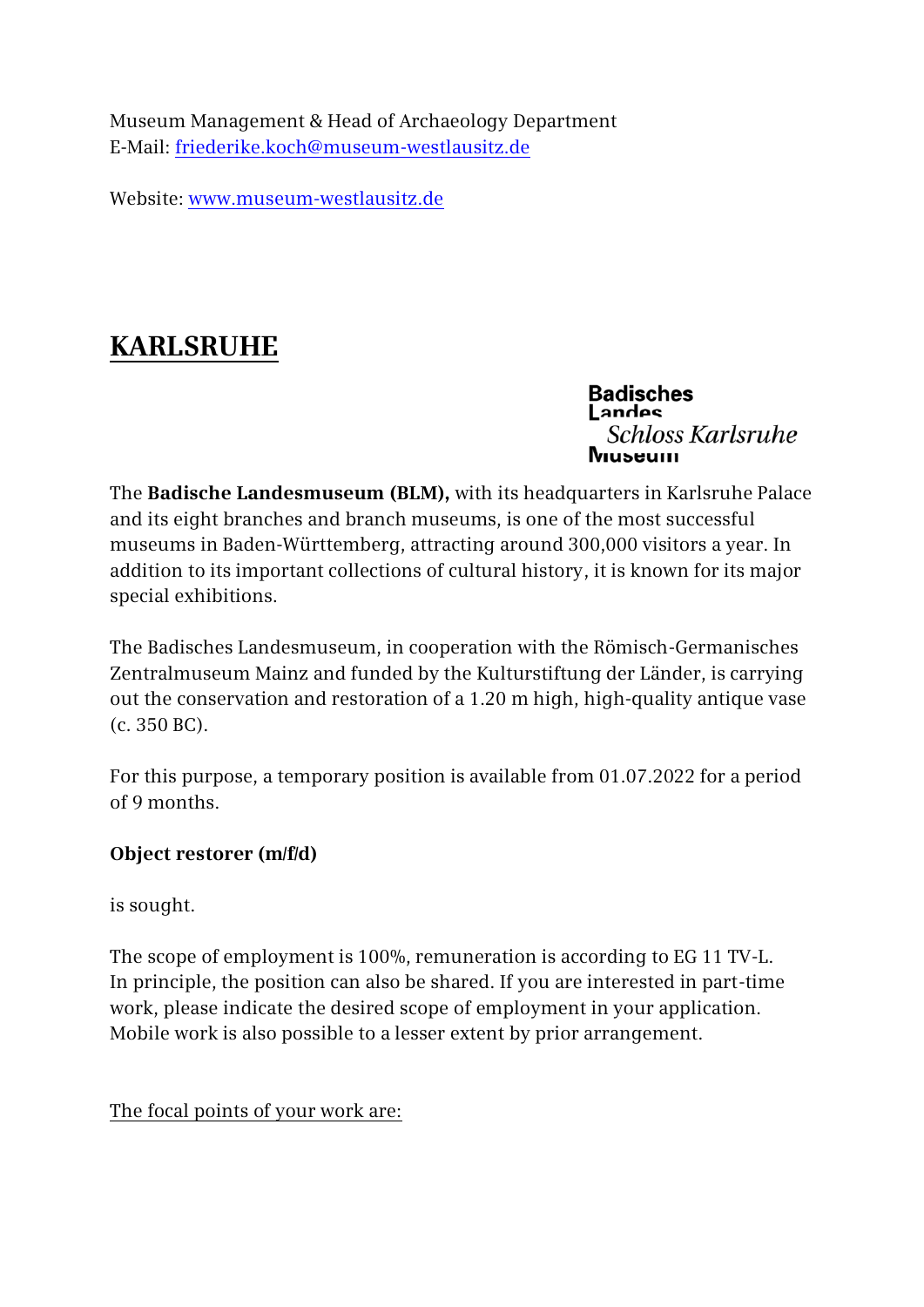- Independent continuation of the planning/conception and implementation of conservation and restoration work on the high-calibre antique vessel.
- Development of a preventive concept for the future handling of the object (transport, presentation, storage)
- Carrying out technical and material-scientific examinations of the object
- Preparatory work for scientific evaluations and interpretations by an external research laboratory
- Preparation of sample material
- Development of innovative solutions
- Communicative interface for all project participants

### We expect the following knowledge / skills:

- Completed university studies in the field of conservation/restoration or comparable training.
- Experience in the field of restoration/conservation of inorganic materials
- Independent work according to current scientific standards in ceramics conservation/restoration
- Ability to work in a team, quick comprehension, coordination skills, a particularly high degree of responsibility and openness
- Ability to implement digital work processes as well as to participate in the supervision, assessment and practical implementation of complex scientific investigations
- Independent, goal-oriented work
- Practical implementation of the restoration measures to be carried out (stabilisation, consolidation, scientific conservation, presentation)
- Experience in the complex documentation of research results in writing and images (mapping, digitisation with scan projection, etc.)
- Willingness to publish the results together with the BLM and, if necessary, present them in lecture series
- Knowledge in handling administrative processes with the database Imads or comparable databases is desirable
- Willingness and pleasure to work with us and our cooperation partner (RGZM, Mainz)

Severely disabled applicants will be given priority if they are equally qualified. Please make a note of this in your covering letter and enclose proof of disability. Please send your application by 08.05.2022 to the Badisches Landesmuseum, Department of Personnel and Finance, Schlossbezirk 10, 76131 Karlsruhe, quoting the subject "Restoration".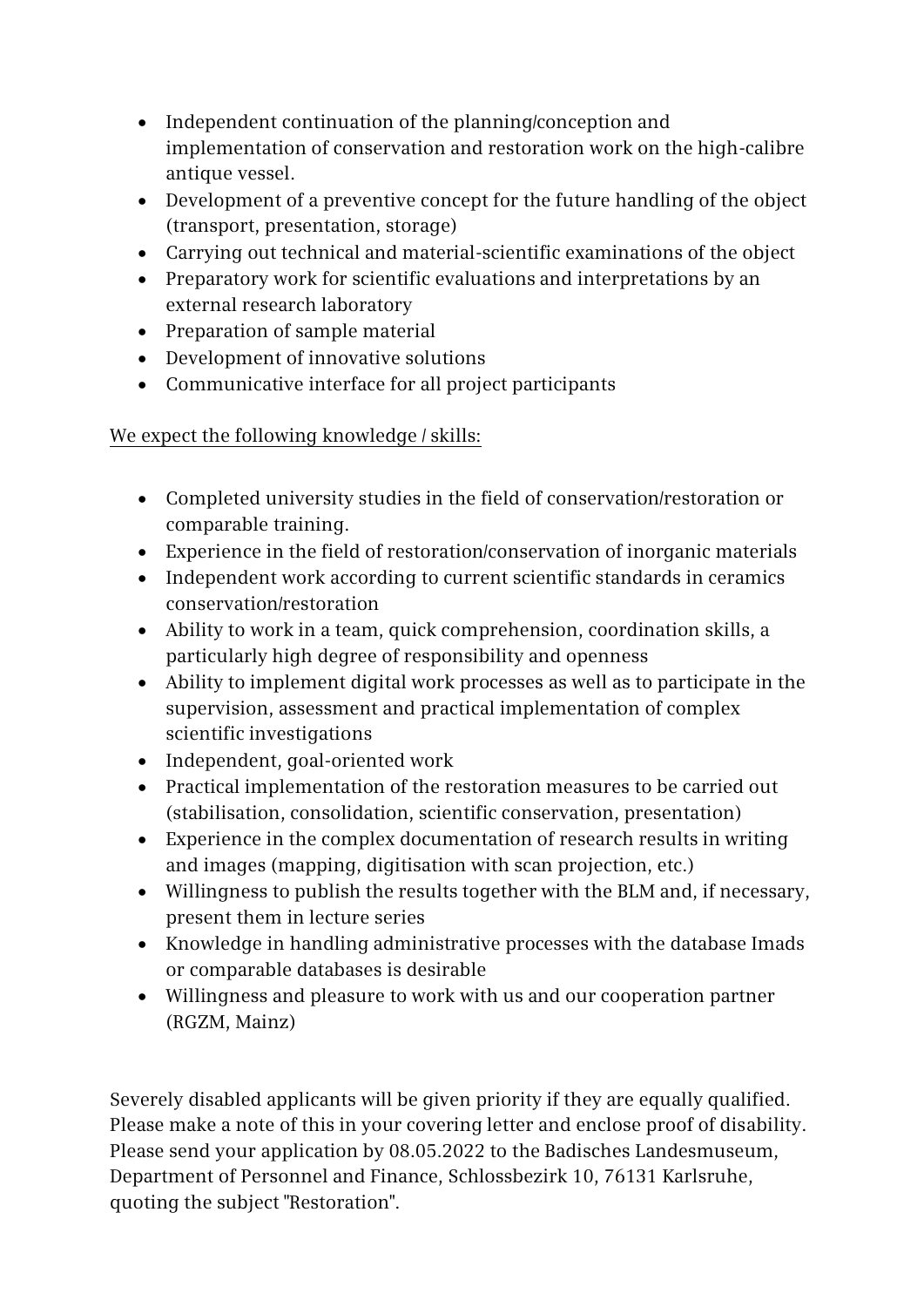Please send applications by e-mail t[o bewerbungen@landesmuseum.de.](mailto:bewerbungen@landesmuseum.de)

If you have any further questions, please contact Mr. Morr, Head of the Restoration Department, at 0721/926-6511 or by e-mail at [oliver.morr@landesmuseum.de.](mailto:oliver.morr@landesmuseum.de)

Please note that the application documents will only be returned if a sufficiently stamped, addressed envelope is enclosed. Otherwise, all documents will be destroyed at the end of the procedure.

You can also find more information about the Badisches Landesmuseum on the Internet at [www.landesmuseum.de.](http://www.landesmuseum.de/)

### **Data protections notice for applicants**

The protection of your personal data is an important concern of the Badisches Landesmuseum and is guaranteed at all times. All personal data collected and processed by us as part of an application are protected against unauthorised access and manipulation by technical and organisational measures.

Your data will only be used to process your application within the Badisches Landesmuseum and will be treated with strict confidentiality in accordance with legal regulations.

If you send your application by e-mail, please note that threats to confidentiality and unauthorised access by third parties cannot be ruled out when communicating by unencrypted e-mail.

#### **Questions and suggestions regarding data protection**

If you have any questions or suggestions regarding data protection, please contact our data protection officer. E-mail: [despina.antonatou@landesmuseum.de](mailto:despina.antonatou@landesmuseum.de)

## **MARBURG**



The Marburg State Archives department of the HESSISCHES LANDESARCHIV based in Marburg/Lahn keeps one of the most important European document inventories. This also includes a collection of more than 12,000 detached seal impressions originating from the Middle Ages to modern times. In a longterm project, these will be cleaned, packaged for proper storage in the archive depot, (re)inventorised and then re-indexed in a separate work step by archival specialists.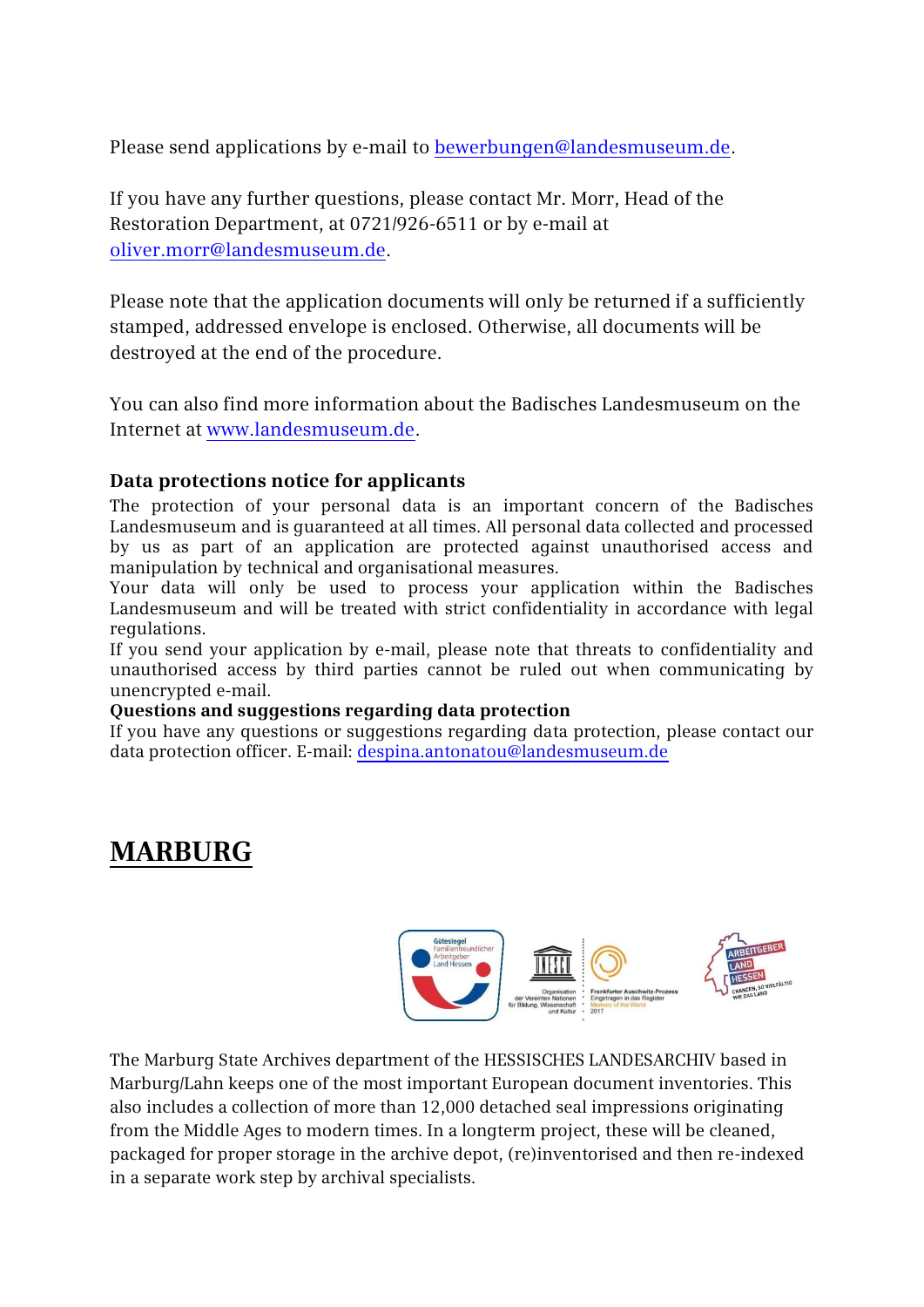The Coordination Office for the Preservation of Written Cultural Heritage (KEK) and the Federal State of Hesse funded the conservation treatment of the first batch consisting of around 5,500 seal casts

(cf.https://landesarchiv.hessen.de/siegelreinigung\_siegelneuverpackung).

For the continuation of the project, we gladly offer temporary employment to restoration specialists, bookbinders or people with other comparable or relevant training and professional experience who fled to Germany due to the Russian invasion of Ukraine. Diligence and careful handling of cultural assets are required. Knowledge of the English language is desirable. In detail, the work includes the following tasks:

1. Removal of seal impressions from wooden casings and docu-

mentating the accompanying context information.

2. Cleaning of the seal impressions themselves, if necessary the wooden capsule (bottom and lid) and the seal attachment (usually parchment strips). Cleaning is mainly done with a soft particle blasting device or a brush.

3. Inventorising of the new containers; these are provided by the employer, as is all other material required including workplace equipment.

4. Placing the objects in the new, signed containers with fleece to prevent them from slipping.

5. Entry of a few basic data (e.g. seal dimensions) in an Excel spreadsheet.

The place of work can be at our site in Marburg/Lahn or in Neustadt (Marburg-Biedenkopf district; this is where the central restoration workshop of the Marburg State Archives is located).

Suitable workplaces are available at both locations.

As in the previous project, a temporary employment according to classification E 5 (Collective Labour Agreement Tarifvertrag-Hessen) is planned.

The project offers the opportunity to actively contribute to the original preservation of a piece of European cultural history in a highly motivated team.

If you are interested, please contact our team leader

Dr. Francesco Roberg Phone +49 (0)6421/9250160 Email: [franz.roberg@hla.hessen.de.](mailto:franz.roberg@hla.hessen.de)

## **Stuttgart**

The Institute of Conservation Science at the Stuttgart State Academy of Fine Arts [\(https://www.abk-stuttgart.de/hochschule/einrichtungen/institute/insitut-fuer](https://eur01.safelinks.protection.outlook.com/?url=https%3A%2F%2Fwww.abk-stuttgart.de%2Fhochschule%2Feinrichtungen%2Finstitute%2Finsitut-fuer-konservierungswissenschaften.html&data=05%7C01%7Cpraktikant.evs-kunststiftung%40siemens.com%7C09c047e7f7c04c83fb7e08da22dea632%7C38ae3bcd95794fd4addab42e1495d55a%7C1%7C0%7C637860636905319393%7CUnknown%7CTWFpbGZsb3d8eyJWIjoiMC4wLjAwMDAiLCJQIjoiV2luMzIiLCJBTiI6Ik1haWwiLCJXVCI6Mn0%3D%7C3000%7C%7C%7C&sdata=R6127%2FxIzgtm%2F8vGd3XlSZLkKTAjCeK57NUR4YfXoug%3D&reserved=0)[konservierungswissenschaften.html\)](https://eur01.safelinks.protection.outlook.com/?url=https%3A%2F%2Fwww.abk-stuttgart.de%2Fhochschule%2Feinrichtungen%2Finstitute%2Finsitut-fuer-konservierungswissenschaften.html&data=05%7C01%7Cpraktikant.evs-kunststiftung%40siemens.com%7C09c047e7f7c04c83fb7e08da22dea632%7C38ae3bcd95794fd4addab42e1495d55a%7C1%7C0%7C637860636905319393%7CUnknown%7CTWFpbGZsb3d8eyJWIjoiMC4wLjAwMDAiLCJQIjoiV2luMzIiLCJBTiI6Ik1haWwiLCJXVCI6Mn0%3D%7C3000%7C%7C%7C&sdata=R6127%2FxIzgtm%2F8vGd3XlSZLkKTAjCeK57NUR4YfXoug%3D&reserved=0) offers a contact for conservators with ongoing research projects. With the support of the UKRAINE funding line of the Ernst von Siemens Kunststiftung and the HERMANN REEMTSMA STIFTUNG, we may be able to offer them a place to continue their work or arrange further possible contacts.